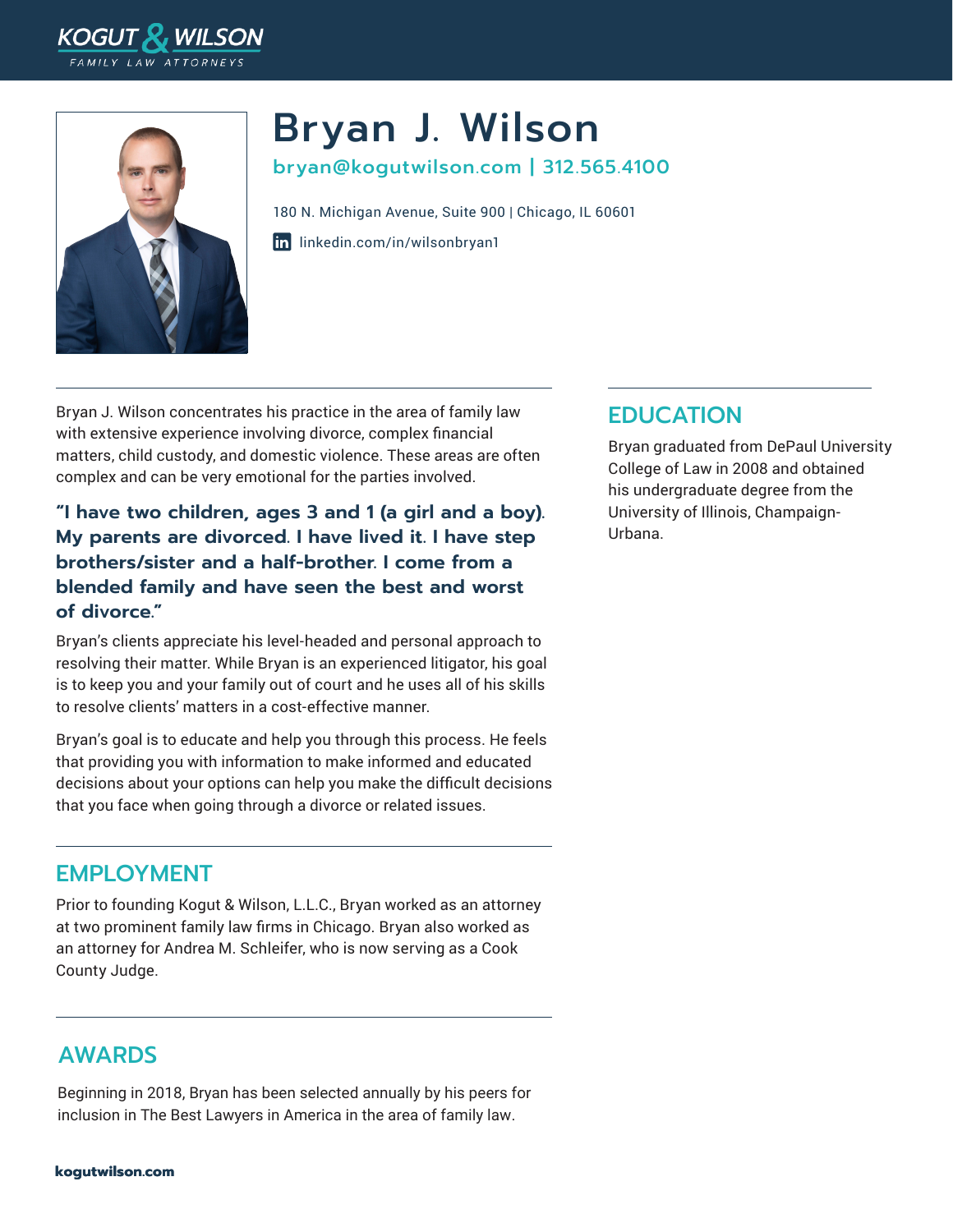

#### AWARDS CONT.

He has also been recognized by his peers and named a Rising Star attorney by Illinois Super Lawyers magazine since 2012, a designation limited to less than 2.5% of lawyers under 40 years of age in the state of Illinois.

Bryan has also been recognized as an Emerging Lawyer by Law Bulletin Publishing Company.

Emerging Lawyers are individuals that are recognized

among the top up-and-coming attorneys in Illinois who are 40 years old or younger.

In 2020, Bryan was selected by Chicago Lawyer as a 40 Under Forty recipient. Chicago Lawyer selects honorees who exhibit exemplary dedication, character, and skill in their practice. More than 1,500 attorneys across Illinois vied for inclusion in this coveted list.

## PROFESSIONAL ASSOCIATIONS

Bryan served two terms as an elected member of the Assembly of the Illinois State Bar Association. The Assembly is the supreme policy making body of the Illinois State Bar Association.

Bryan is an appointed member of the Illinois State Bar Association Legislation Committee. The Legislation Committee serves members by monitoring legislation introduced in the Illinois General Assembly. Legislation affecting the profession and the administration of justice is referred to interested sections and committees for their comments. Based on this review, the ISBA may support, oppose or suggest amendatory language to legislation. ISBA also proposes legislation for introduction that has been suggested by its sections or committees. ISBA also monitors federal legislation as well.

Bryan served as a board member of the Illinois State Bar Association's Young Lawyers Division from 2008 to 2018. Within the Young Lawyers Division, he served on the Children's Assistance Fund Grant Subcommittee, which seeks to provide grants to organizations across the state related to children and law. Bryan also assisted in the organization and running of annual fundraising events related to the Children's Assistance Fund. Bryan was previously the chair of the Illinois State Bar Association's Law Student Committee.

Bryan is one of the founding members of the Associate Board of the Legal Aid Society (2010 – 2014), which operates as the legal arm of Metropolitan Family Services. Bryan previously served as the chair of the Pro-Bono Committee. With the assistance of another board member, Bryan implemented a Family Law Mentoring Panel to assist pro-bono attorneys when volunteering their time. Bryan teaches the Simple Divorce Training to pro-bono attorneys with the Legal Aid Society of Metropolitan Family Services.

#### COMMUNITY INVOLVEMENT

Bryan is actively involved in his children's elementary school. He regularly volunteers his time and resources to help teachers and students meet their educational needs. Additionally, Kogut & Wilson, L.L.C. is a regular sponsor of school events to provide financial support to the school and community.

As an adjunct professor at John Marshall Law School , Bryan co-taught a course titled "Family Law Advocacy," which helped students to effectively and compassionately assist survivors of domestic violence in a divorce or paternity action.